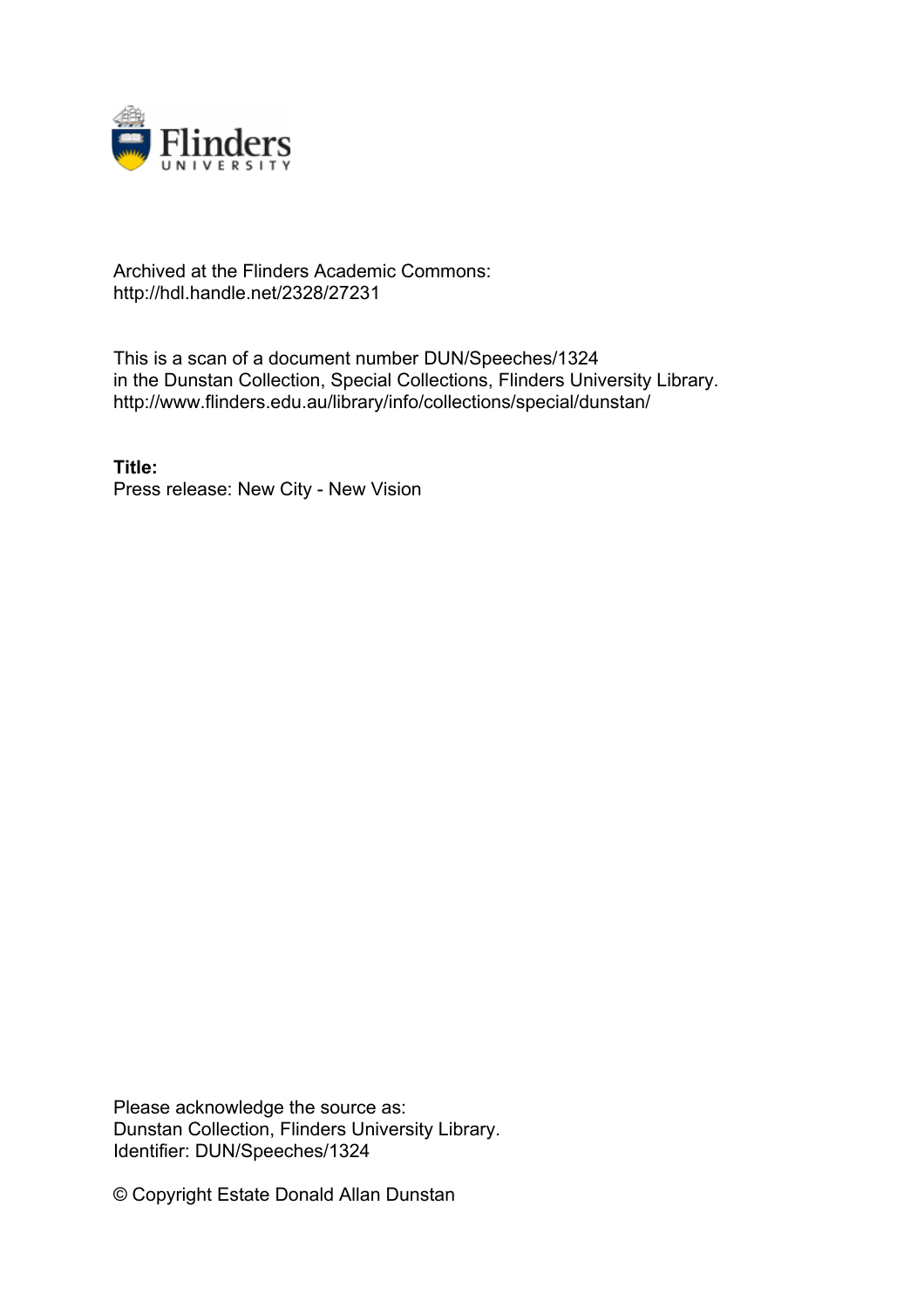*/32<h* 

## PRESS RELEASE FROM THE PREMIER. MR. DUNSTAN.

## NEW CITY - NEW VISION.

15.1.73

Murray New Town will provide "a new vision of the Australian city", the Premier, Mr. Dunstan, said today.

He was opening a summer school on "Man and his Environment" at Adelaide University.

South Australia's planned decentralised city would be "a new, refreshed and rational place in the sun", Mr. Dunstan said.

Mr. Dunstan gave the first public outline of detailed planning for the new city to the school which is making a particular study of the Murray project.

Considerable research by both the State and Commonwealth Governments was underway?

- The Commonwealth Bureau of Meteorology had set up six micro-stations in the area to obtain information essential to planning;
- The E.W.S. was working to ensure that adequate sewerage treatment could be carried out; and to minimise water pollution;
- The State Planning Office was studying topography, vegetation, and landscape quality of the site;
- . Studies of regional recreational centres were underway;
- . Detailed consideration was being given to establishing a tree nursery for builders and residents;
- . The S •A. Museum, National Parks and Wildlife Service and learned societies were surveying Aboriginal relics and areas of biological, archaeological and historic importance;
- . The Murray New Town Steering Committee was examining the type of authority needed to plan and build the new city. This would eventually take over from the committee;
- A general manager is to be appointed.

"Murray's climate.and site could demand an entirely different type of city from that which has developed in Australia over the past 150 years", the Premier said.